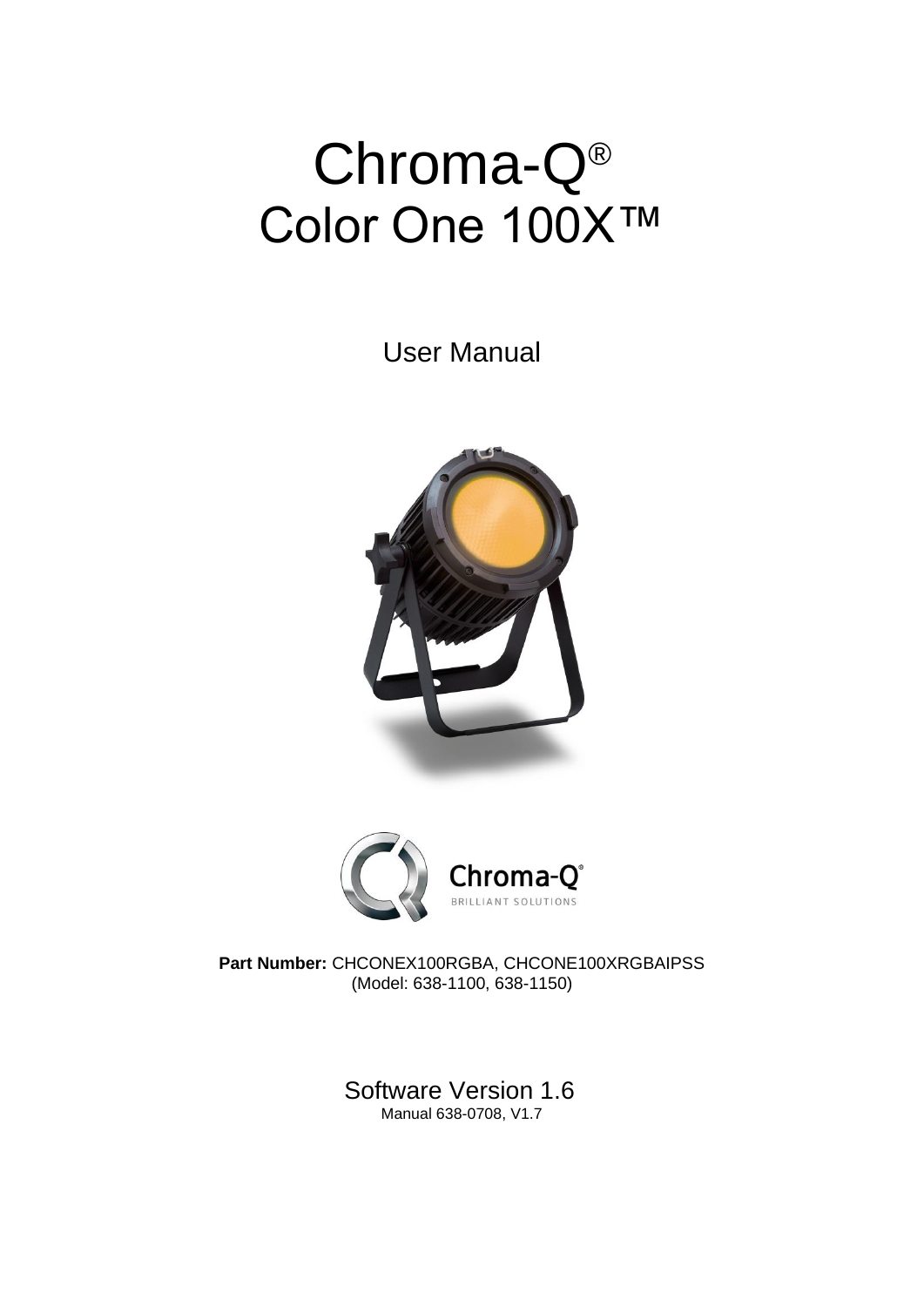

# **Warranty Statement**

Chroma-Q warrants to the original purchaser, with proof of purchase, that its delivered products shall be free from defects in material and workmanship under normal use for a period of 24 months from date of shipment.

Chroma-Q will repair, or at its option, provide an equivalent item or replace, the defective product during the stated warranty period. This warranty applies only to the repair or replacement of the product and only when the product is properly handled, installed and maintained according to Chroma-Q instructions. This warranty excludes defects resulting from improper handling, storage, installation, acts of God, fire, vandalism or civil disturbances. Purchaser must notify Chroma-Q in writing within 14 days of noticing the defect. This warranty excludes field labour or service charges related to the repair or replacement of the product.

The warranty contained herein shall not extend to any finished goods or spare parts from which any serial number has been removed or which have been damaged or rendered defective (a) as a result of normal wear and tear, willful or accidental damage, negligence, misuse or abuse; (b) due to water or moisture, lightning, windstorm, abnormal voltage, harmonic distortion, dust, dirt, corrosion or other external causes; (c) by operation outside the specifications contained in the user documentation; (d) by the use of spare parts not manufactured or sold by Chroma-Q or by the connection or integration of other equipment or software not approved by Chroma-Q unless the Customer provides acceptable proof to Chroma-Q that the defect or damage was not caused by the above; (e) by modification, repair or service by anyone other than Chroma-Q, who has not applied for and been approved by Chroma-Q to do such modification, repair or service unless the Customer provides acceptable proof to Chroma-Q that the defect or damage was not caused by the above; (f) due to procedures, deviating from procedures specified by Chroma-Q or (g) due to failure to store, install, test, commission, maintain, operate or use finished goods and spare parts in a safe and reasonable manner and in accordance with Chroma-Q's instructions (h) by repair or replacement of engines without factory training.

The warranty contained herein shall not apply to finished goods or spare parts which are sold "as is", as "second-hand", as used", as "demo" or under similar qualifications or to Consumables ("Consumables" is defined as any part(s) of goods or part(s) for use with goods, which part(s) of goods or part(s) for use with goods are consumed during the operation of the goods and which part(s) of goods or part(s) for use with goods require replacement from time to time by a user such as, but not limited to, light bulbs).

The warranty contained herein shall not apply, unless the total purchase price for the defective finished goods or spare parts has been paid by the due date for payment.

The warranty contained herein applies only to the original purchaser and are not assignable or transferable to any subsequent purchaser or end-user.

This warranty is subject to the shipment of the goods, within the warranty period, to the Chroma-Q warranty returns department, by the purchaser, at the purchaser's expense. If no fault is found, Chroma-Q will charge the purchaser for the subsequent return of the goods.

Chroma-Q reserves the right to change the warranty period without prior notice and without incurring obligation and expressly disclaims all warranties not stated in this limited warranty.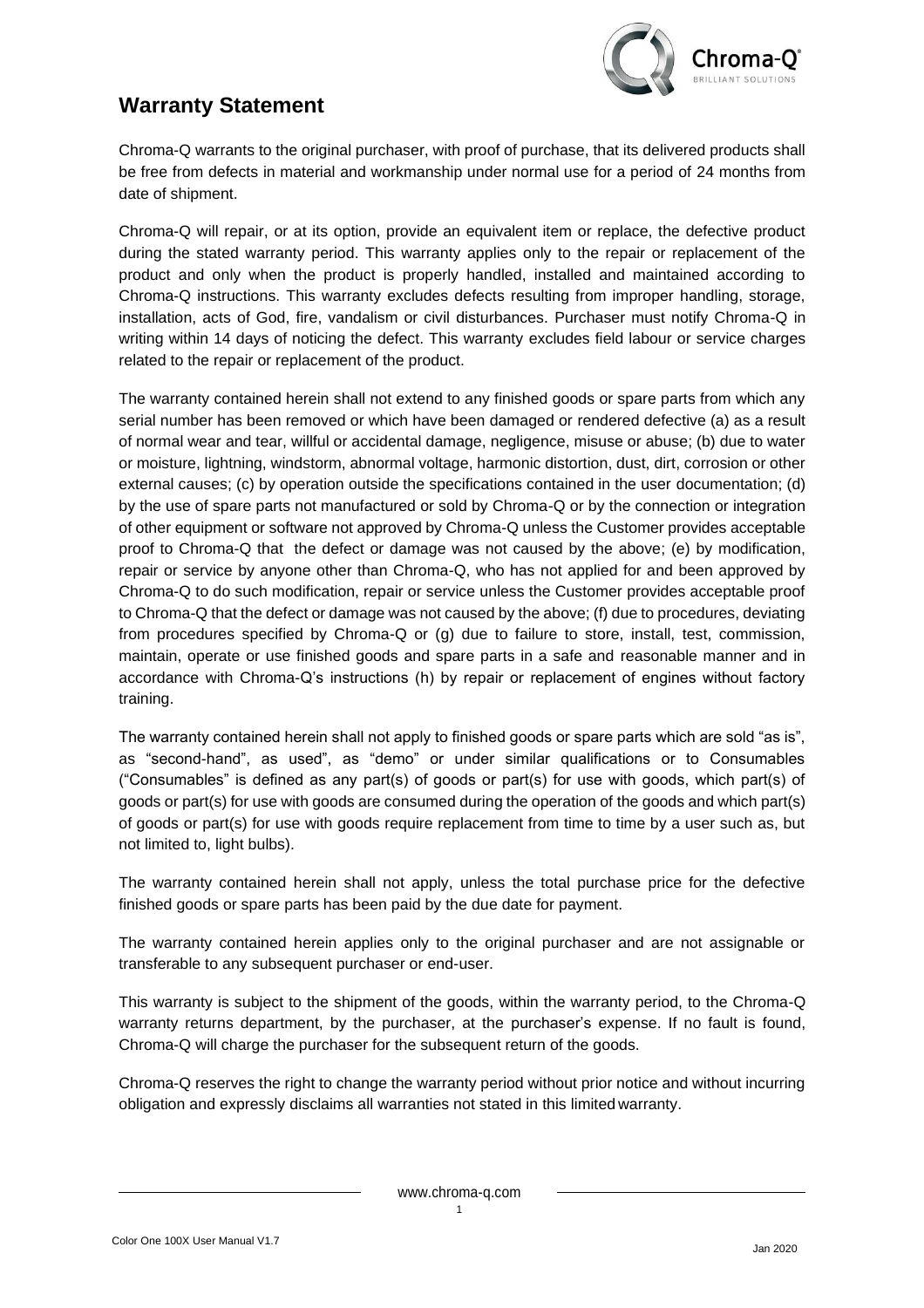# **Disclaimer**

The information contained herein is offered in good faith and is believed to be accurate. However, because conditions and methods of use of our products are beyond our control, this information should not be used in substitution for customer's tests to ensure that Chroma-Q products are safe, effective, and fully satisfactory for the intended end use. Suggestions of use shall not be taken as inducements to infringe any patent. Chroma-Q sole warranty is that the product will meet the sales specifications in effect at the time of shipment. Your exclusive remedy for breach of such warranty is limited to refund of purchase price or replacement of any product shown to be other than aswarranted.

Chroma-Q reserves the right to change or make alteration to devices and their functionality without notice due to our ongoing research and development.

The Chroma-Q Color One 100X range has been designed specifically for the lighting industry. Regular maintenance should be performed to ensure that the products perform well in the entertainment environment.

If you experience any difficulties with any Chroma-Q products please contact your selling dealer. If your selling dealer is unable to help please contact [support@chroma-q.com.](mailto:support@chroma-q.com) If the selling dealer is unable to satisfy your servicing needs, please contact the following, for full factory service:

Outside North America: North America: Tel: +44 (0)1494 446000 Tel: 416-255-9494 Fax: +44 (0)1494 461024 Fax: 416-255-3514 [support@chroma-q.com](mailto:support@chroma-q.com) [support@chroma-q.com](mailto:support@chroma-q.com)

For further information please visit the Chroma-Q website at [www.chroma-q.com.](http://www.chroma-q.com/)

Chroma-Q and Color One 100X are trademarks, for more information on this visit

[www.chroma-q.com/trademarks.](http://www.chroma-q.com/trademarks) The rights and ownership of all trademarks are recognised.

Important Notice:

As per the requirements in the Occupational Safety and Health Administration standards for product approval, please refer to the OSHA web pages<http://www.osha.gov/dts/otpca/nrtl/> for information on the list of Nationally Recognized Testing Laboratories (NRTLs) and the scope of recognition.

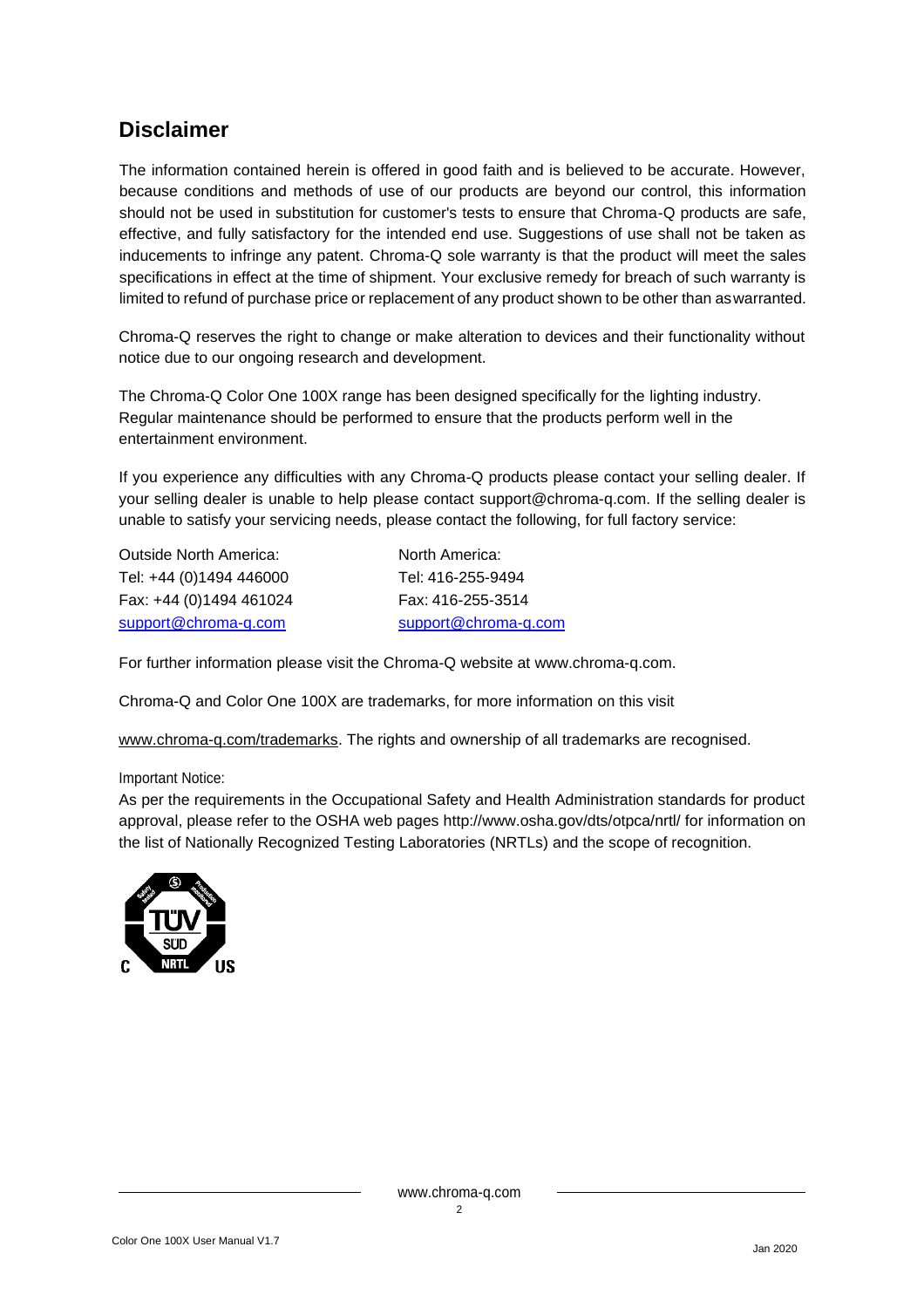# **Table of Contents**

|                | 2.1 |  |
|----------------|-----|--|
|                | 2.2 |  |
|                | 2.3 |  |
|                | 2.4 |  |
|                | 2.5 |  |
|                | 2.6 |  |
|                | 2.7 |  |
|                | 2.8 |  |
| 3.             |     |  |
|                |     |  |
|                | 4.1 |  |
|                | 4.2 |  |
| 5 <sub>1</sub> |     |  |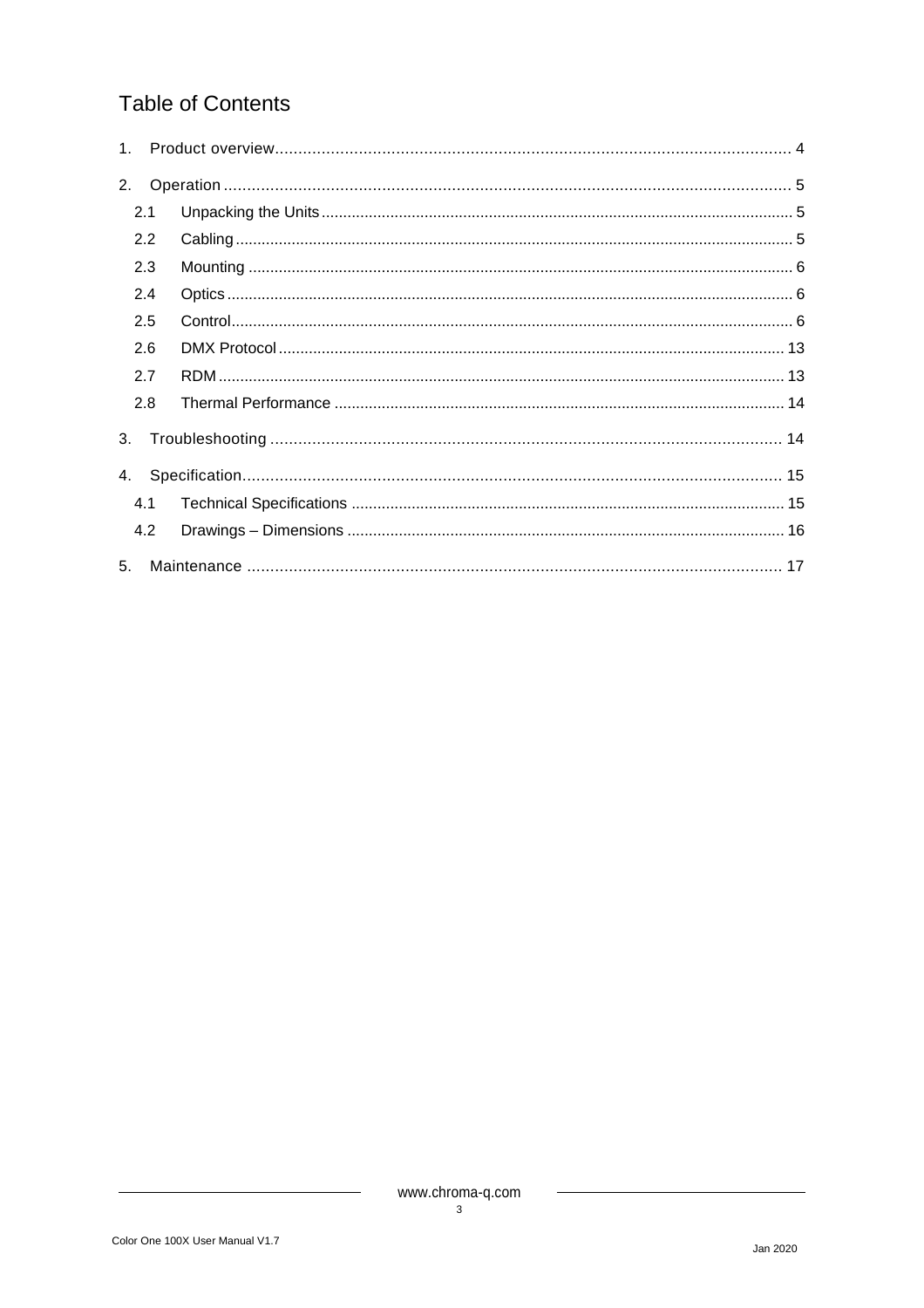# <span id="page-4-0"></span>**1. Product overview**

The new Chroma-Q® Color One 100X™ LED Par features an innovative fully homogenised beam, virtually eliminating the colour separation and shadows synonymous with LED lighting delivering above Par performance from ONE source.

Utilising core LED technology from the Chroma-Q premium performance lighting range, the multipurpose fixture is ideal for a wide range of applications and provides a powerful, creative lighting tool.

The Color One's custom optical design and fully homogenised output provides a smooth, uniform and defined 18° beam, with outstanding colour blend across the spectrum and no unsightly colour separation shadows. This makes the Color One ideal for use as a front and backlight with clean shadows, and an uplighter with a smooth, even beam - all from ONE source.

The Color One's huge RGBA colour-mixing palette delivers outstanding colour blend across the spectrum - including deep- cold blues, red-hot lava looks and super-soft pastels - as well as a complete range of whites - all from ONE source.

With RGBA colour mixing providing a high CRI of 93, the fixture can achieve extremely ccurate colour matching. Theatrical grade dimming emulates the extremely smooth dimming curve of tungsten fixtures.

With the advanced feature set also including convection cooling for near-silent operation, a versatile mounting yoke and a choice of IP20 / IP65\* models, the Color One 100X is suitable for numerous entertainment lighting applications - complementing the popular Chroma-Q Color Force™ and Inspire™ LED fixtures ranges.

With a simple to use Infra-Red remote control included with each fixture, you can be up and running within minutes without the requirement of a lighting console - saving time and labour with instant access to preset colours, on/off, dimming and effects.

To enable maximum flexibility with users' existing production inventory, the Color One accepts industry-standard 6.25" accessories such as egg crates, barndoors and top hats.



Note: HANDHELD COLOUR METERS

Handheld Colour Meters provide a limited measuring range for LED fixtures, which results in inconsistent and unreliable data.

All photometric values listed in this document are based on testing and measurements conducted by certified independent laboratories with reference to the IES standards.

[www.chroma-q.com](http://www.chroma-q.com/)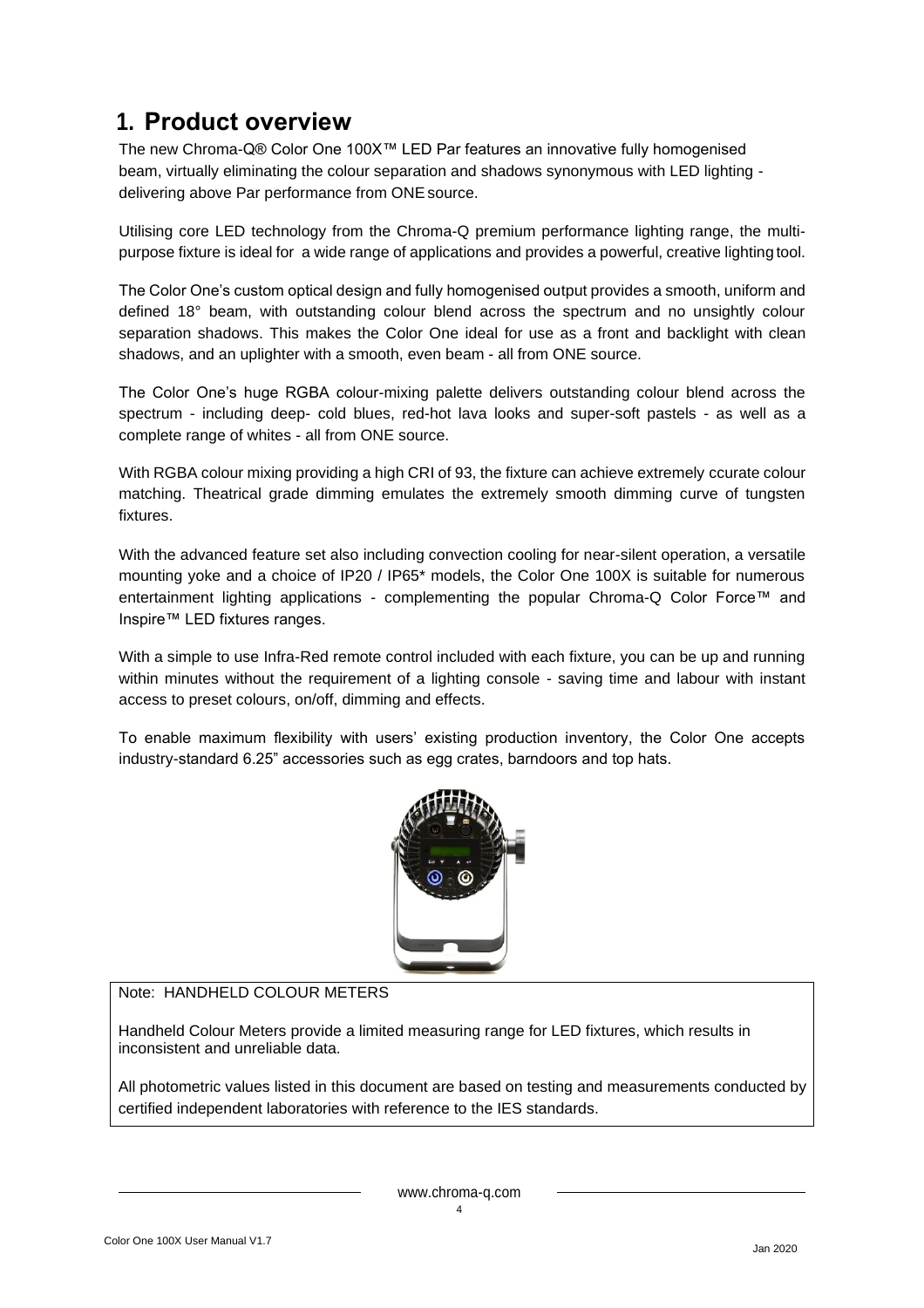# <span id="page-5-0"></span>**2. Operation**

### <span id="page-5-1"></span>2.1 Unpacking the Units

The Color One 100X (IP20 Version - with chassis mount connectors) package includes 1 unit Color One 100X fixture, power cord, power connector, colour frame, a Quick Start Guide and an IR Remote.

The Color One 100X (IP65 Version – with tails) package includes 1 unit Color One 100X fixture with built-in trailing leads, colour frame, a Quick Start Guide and an IR Remote.

We recommend that you keep the original packaging in case the item needs to be returned.

### <span id="page-5-2"></span>2.2 Cabling

The Color One 100X (IP20 Version) is built with chassis mount powerCon connectors for power input and through; chassis mount XLR 5-pin connectors for DMX control data input and through.

The Color One 100X (IP65 Version) is built with 3 feet trailing leads for power input and through; 3 feet XLR 5-pin trailing leads for DMX control data input and through.

The enclosures of both models are ground bonded.

XLR 5-pin Cable:

| Pin# | Function   |
|------|------------|
| 1    | Common     |
| 2    | Data Minus |
| 3    | Data Plus  |
| 4    | Spare Data |
| 5    | Spare Data |

Power Cable:

| International | <b>North</b> | Connections        |                |  |
|---------------|--------------|--------------------|----------------|--|
| Colour Code   | American     |                    |                |  |
| Green and     | Green        | Earth $(E)$ Ground |                |  |
| Blue          | White        | Neutral            | <b>Neutral</b> |  |
| Brown         | <b>Black</b> | Live $(L)$         | Hot (Gold)     |  |

Important Notice: The use of an opto-splitter for DMX signal distribution is highly recommended when several fixtures are not plugged into the same power source.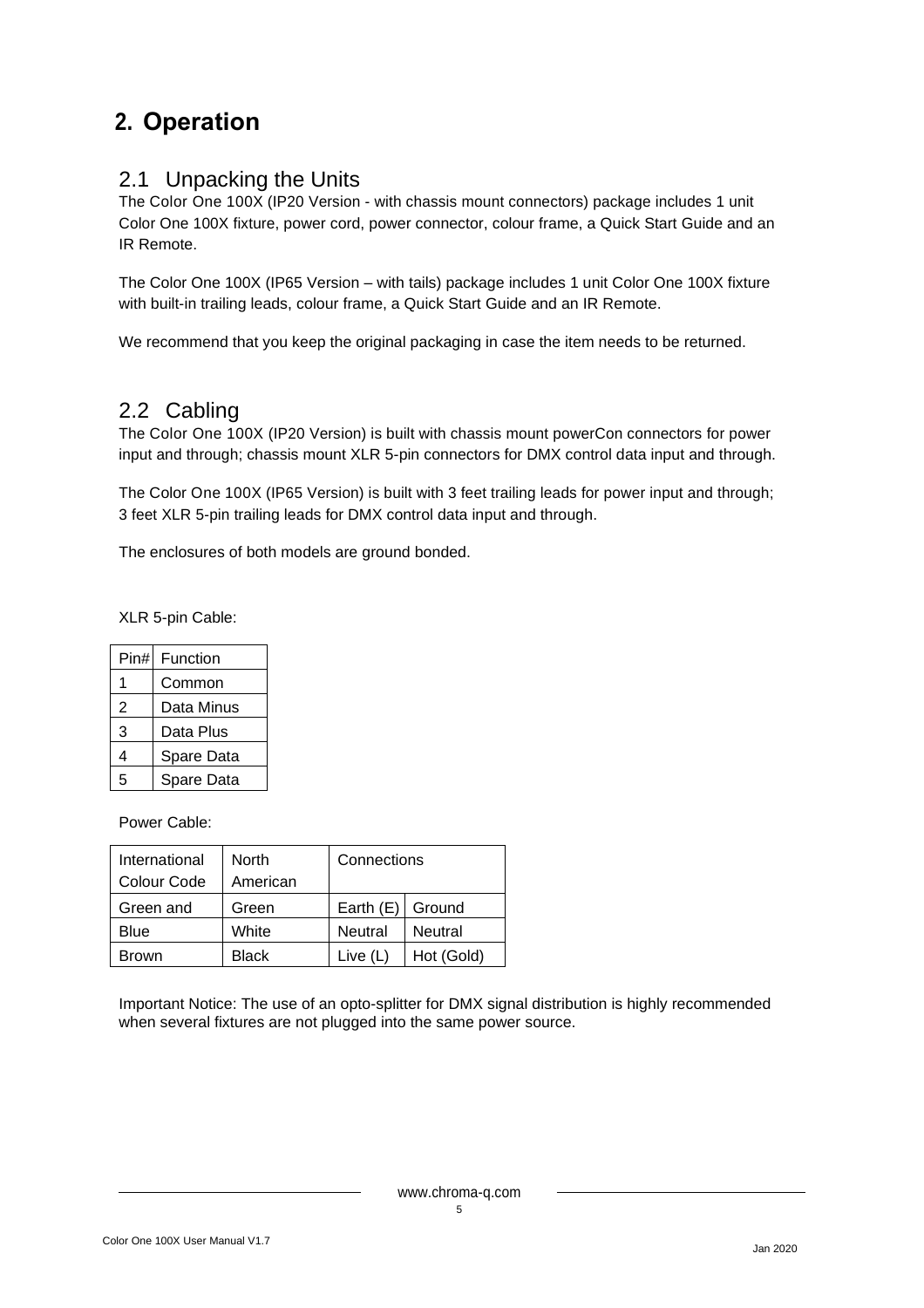## <span id="page-6-0"></span>2.3 Mounting

The Color One 100X is built with a split yoke system for floor mounting and overhead hanging applications. Secure the fixture with a safety bond when hung. A provision for a fixing hold is built into the fixture.

### <span id="page-6-1"></span>2.4 Optics

The Color One 100X is built with an optical lens that provides a fully homogenised beam angle of approximately ~ 18°.

## <span id="page-6-2"></span>2.5 Control

The Color One 100X is controlled remotely via ANSI E1.11 USITT DMX512-A protocol or can operate as a standalone unit with the wireless IR Remote. The control functions can be accessed through the LCD display at the rear of the fixture with 4 push buttons.



|      | Back<br>Arrow | (Enter) Stores the menu<br>choice          |
|------|---------------|--------------------------------------------|
|      | Up Arrow      | Increases $(+)$ the mode level<br>or value |
|      | Down<br>Arrow | Decreases (-) the mode level<br>or value   |
| Exit | Exit          | Back to the previous menu                  |

#### Power-Up Display:

On power-up, the display shows the Brand, Model Name and Software Version for 5 seconds then goes on to show the Main Menu. The Main Menu shows:

- Model Name
- DMX Status
- DMX Address
- Set Control Personality (Mode)
- Number of Assigned Channels

#### Display Mode:

The LCD is backlit when you access the menus. This will switch off when left undisturbed for 10 seconds.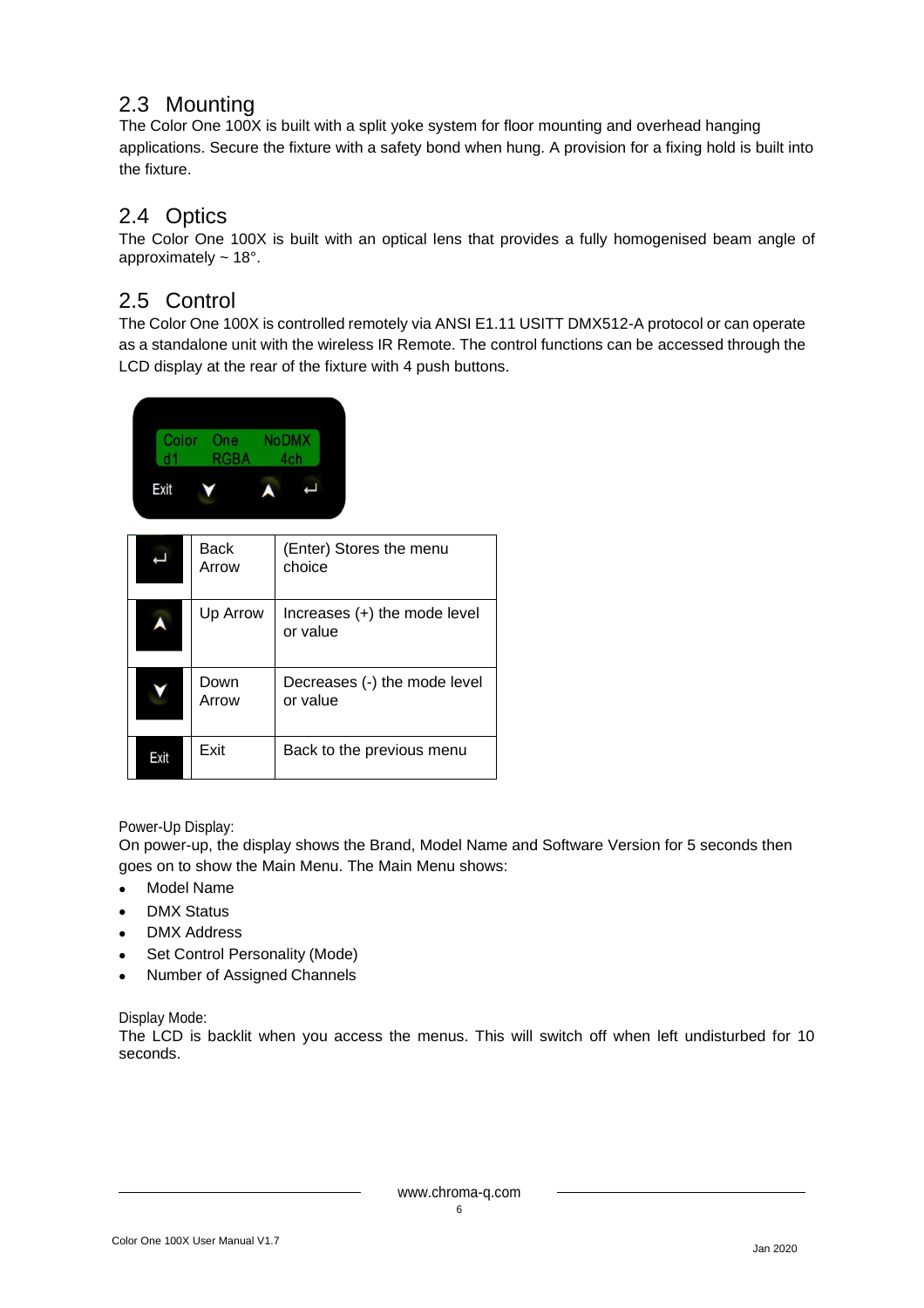#### Personality:

The Color One 100X features a proprietary single LED engine with a combination of Red, Green, Blue and Amber LEDs. Six Personality modes are available for the control of the fixture LEDs:

| <b>Display</b> | Ch                                            | Description                                                                                                 |
|----------------|-----------------------------------------------|-------------------------------------------------------------------------------------------------------------|
| 1-RGBA         | 1 DMX channel for the control of all Red LEDs |                                                                                                             |
|                |                                               | 1 DMX channel for the control of all                                                                        |
|                |                                               | Green LEDs 1 DMX channel for the                                                                            |
|                |                                               | control of all Blue LEDs                                                                                    |
| 2-RGBAI        | 5                                             | 1 DMX channel for the control of all Red LEDs                                                               |
|                |                                               | 1 DMX channel for the control of all                                                                        |
|                |                                               | Green LEDs 1 DMX channel for the                                                                            |
|                |                                               | control of all Blue LEDs                                                                                    |
|                |                                               | 1 DMX channel for the control of all Amber LEDs                                                             |
| 3-HSI          | 3                                             | 1 DMX channel for the control of Hue                                                                        |
|                |                                               | 1 DMX channel for the control of                                                                            |
|                |                                               | Saturation 1 DMX channel for the                                                                            |
| 4-RGB          | 3                                             | 1 DMX channel for the control of all Red LEDs                                                               |
|                |                                               | 1 DMX channel for the control of all                                                                        |
|                |                                               | Green LEDs 1 DMX channel for the                                                                            |
|                |                                               | control of all Blue LEDs                                                                                    |
|                |                                               | (With "Magic Amber" – the term used for the unit's ability to bring in Amber                                |
| 5-MLED         | 3                                             | 1 DMX channel for the control of all Red LEDs                                                               |
| <b>RGB</b>     |                                               | 1 DMX channel for the control of all                                                                        |
|                |                                               | Green LEDs 1 DMX channel for the                                                                            |
| 6-Master       |                                               | The unit is set as the Master unit. All settings of the Master unit will be<br>repeated on all Slave units. |
| 7-Slave        |                                               | The unit is set as the Slave unit. All settings of the Slave units follow the Master                        |

Wireless IR Remote:

The Color One 100X can be controlled via wireless IR Remote in standalone operation. The fixture is set in IR Remote control by selecting IR Remote in the menu No DMX Present. Point the IR Remote towards the fixture.

The IR Remote features buttons for the following control options:

- On and Off
- Dim Up and Down
- 15 Colors
- **White**
- 4 Effects: Full Color Scroll (Flash), Warm Color Scroll (Strobe), Fade In/Fade Out, and ColdColor Scroll (Smooth)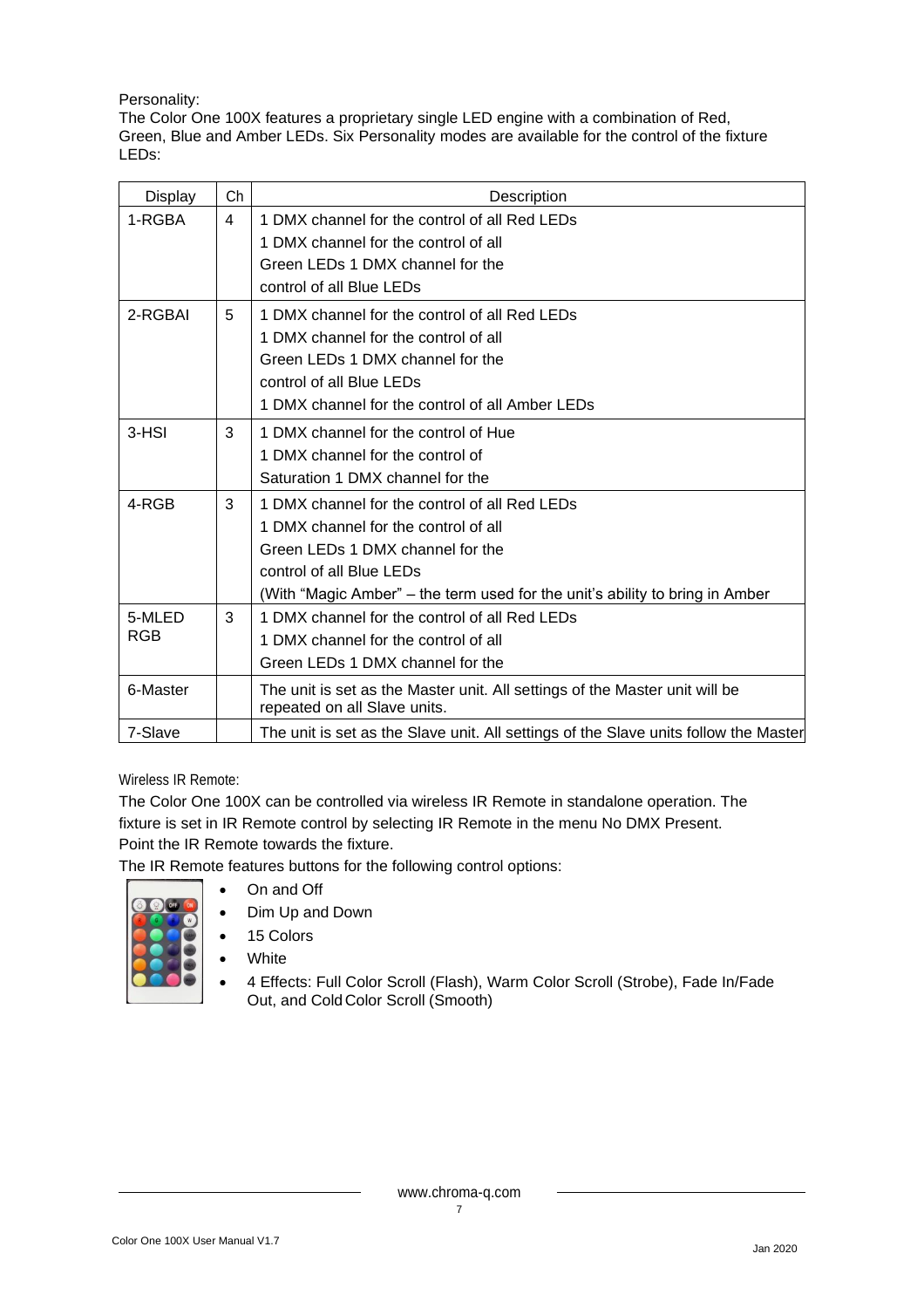#### Control Menu



- Use the Up and Down arrows to navigate the control menu options
- Press Enter to select a control menu option
- Press Enter to save the setting, display shows Done and returns to the previous menu
- Press Exit to return to the previous menu without saving
- The display goes back to the Main Menu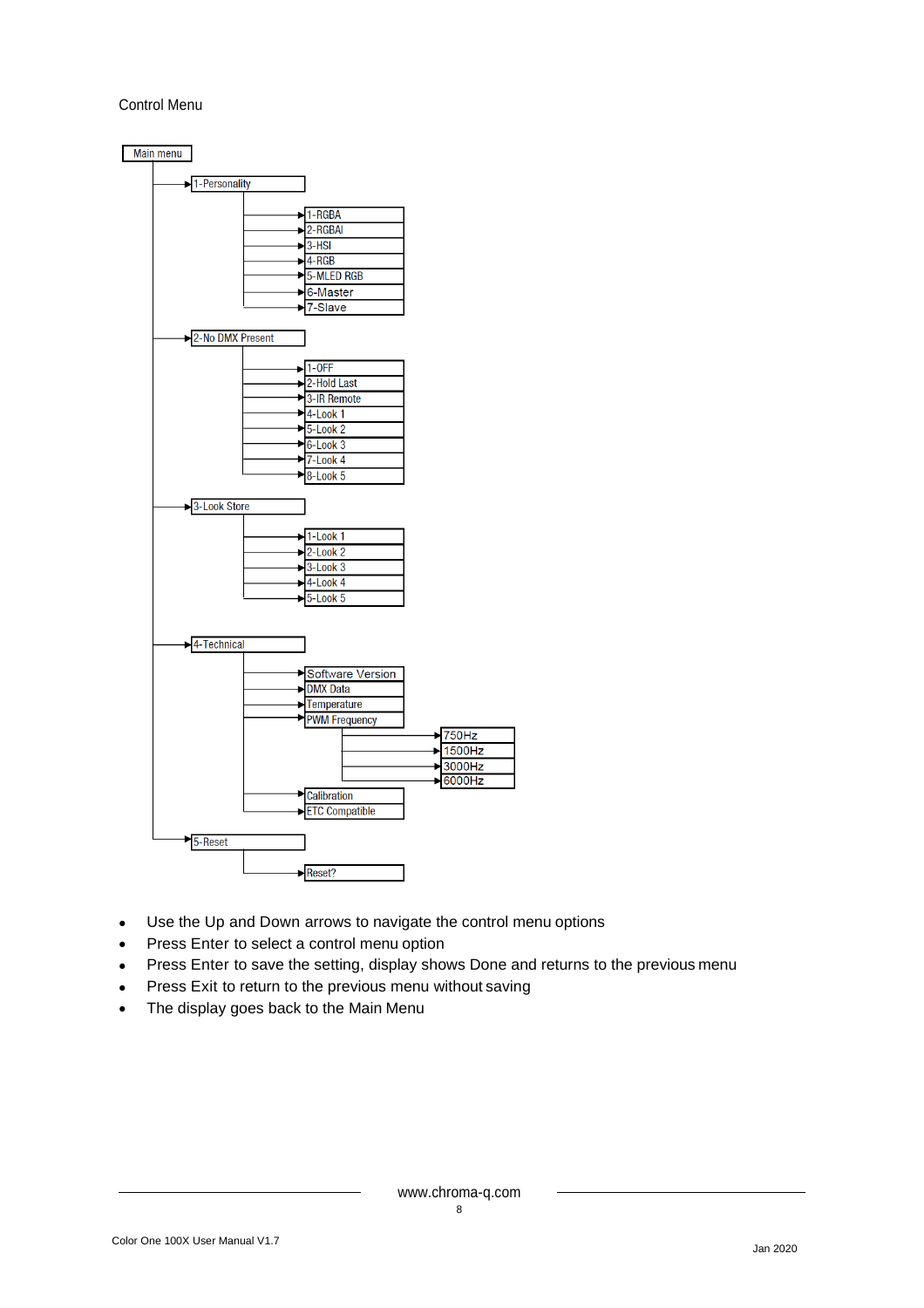Main Menu

The Main Menu displays the following:

- Model name
- DMX status
- DMX start address
- Personality (Control Mode)
- Number of assigned channels

 $\rightarrow$  To set the DMX start address.

- 1. From the Main Menu, press Enter
- 2. Press Up or Down to adjust the DMX start address
- 3. Press Enter to save

Display shows Done and returns to the Main Menu.

 $\blacktriangleright$ 1-Personality

> The Color One 100X can be set to operate in DMX controlled and standalone modes. Refer to the list below for details.

To set the Personality,

- 1. From the Main Menu, press Up or Down to access 1-Personality
- 2. Press Enter and then Up or Down to select the mode
- 3. Press Enter to save

The display shows Done, returns to 1-Personality and then

the Main Menu. Personality

| Display  | Ch | Descripti                  |  |
|----------|----|----------------------------|--|
| 1-RGBA   | 4  | Red, Green, Blue, Amber    |  |
| 2-RGBAI  | 5  | Red, Green, Blue, Amber,   |  |
| 3-HSI    | 3  | Hue, Saturation, Intensity |  |
| 4-RGB    | 3  | Red, Green, Blue (*Magic   |  |
| 5-MLED   | 3  | Red, Green, Blue           |  |
| 6-Master | 0  | Set as master unit in      |  |
| 7-Slave  | 0  | Set as slave unit in       |  |

\*Magic Amber is the term used for the unit's ability to bring in amber when mixing colours that require it.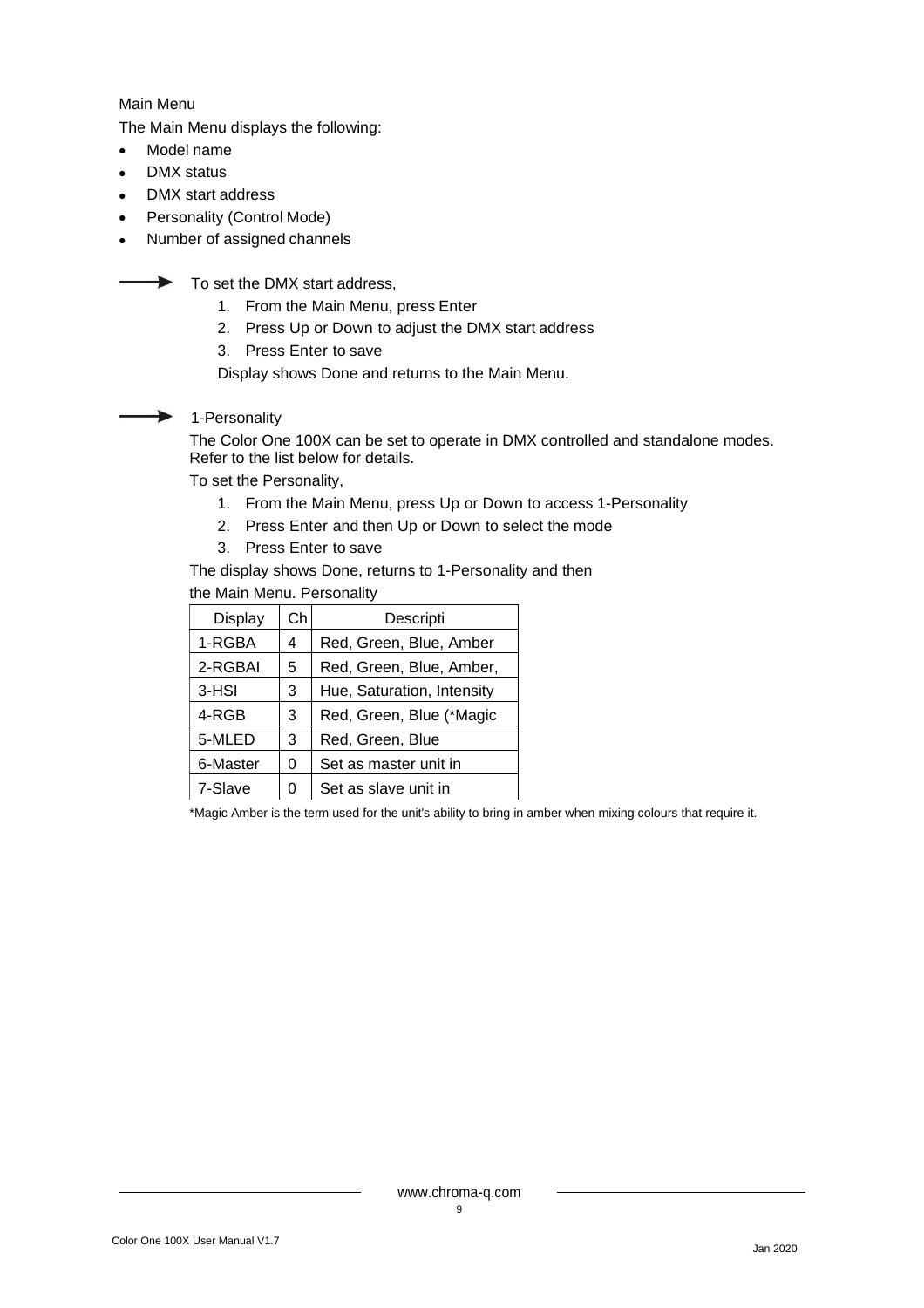2-No DMX Present

If DMX control signal from an external source is not detected, various standalone output options can be selected:

| 1-OFF    | Fixture has no light output               |  |  |  |
|----------|-------------------------------------------|--|--|--|
| 2-Hold   | Fixture holds the last valid DMX state    |  |  |  |
| $3-HR$   | Fixture is controlled via remote infrared |  |  |  |
| 4-Look 1 | Fixture snaps to Blue                     |  |  |  |
| 5-Look 2 | Fixture snaps to Cyan                     |  |  |  |
| 6-Look 3 | Fixture snaps to Magenta                  |  |  |  |
| 7-Look 4 | Fixture snaps to Yellow                   |  |  |  |
| 8-Look 5 | Fixture snaps to White                    |  |  |  |

To set the option when there is No DMX Present,

- 1. From the Main Menu, press Up or Down to access 2-No DMX Present
- 2. Press Enter, then press Up or Down to select the option
- 3. Press Enter to save

The display shows Done, returns to 2-No DMX Present and then the Main Menu.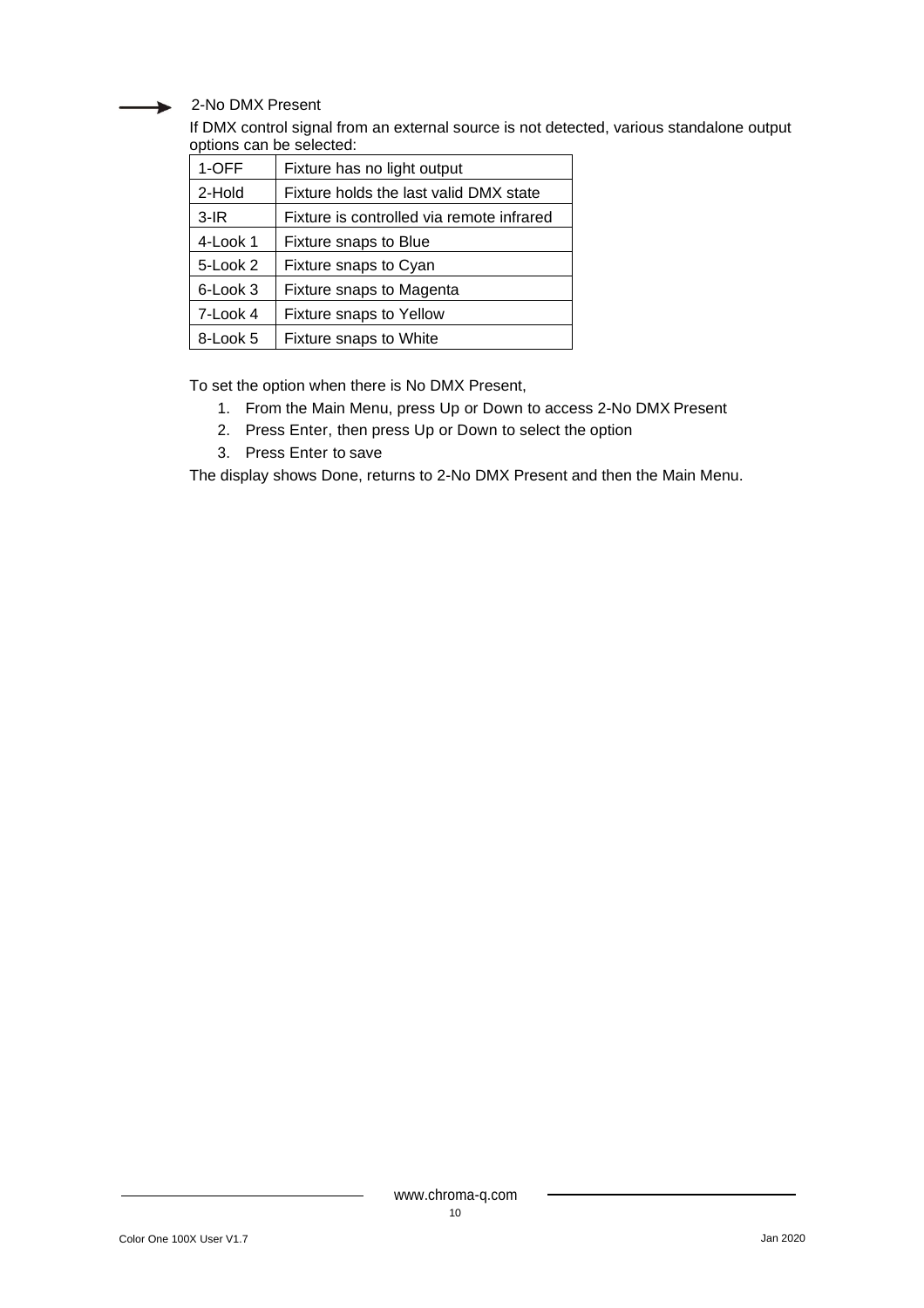

Store In

this mode,

- 5 internal preset Looks are available for stand-alone operation (see No DMXPresent)
- Looks created from an external DMX console can be captured, modified and stored in any of the 5 Look numbers and will be preserved on power down
- Looks will be returned to default setting if reset is performed

| Look | Blue   |
|------|--------|
| Look | Cyan   |
| Look | Magent |
| Look | Yellow |
| Look | White  |

To recall and modify a Look in stand-alone operation,

- 1. From the Main Menu, press Up or Down to access 3-Look Store
- 2. Press Enter and press Up or Down to select from Look 1 to 5
- 3. Press Enter to turn the recorded Look on and the display shows channels R, G, B, A on the top row and the corresponding intensity levels on the bottom row
- 4. Press Enter to switch between the R, G, B, A channels
- 5. Press Up or Down to adjust the corresponding intensity levels
- 6. Press and hold Enter to save the setting, display shows Recorded, and then goes back to the previous Menu.

To record a Look created from a remote DMX console:

- 1. Set the fixture to the desired Personality
- 2. Use an external DMX console to adjust the assigned channel levels and create the desired look or effect
- 3. From the Main Menu, press Up or Down to select 3-Look Store
- 4. Press Enter, press Up or Down to select the Look number
- 5. Press and hold Enter to record the Look and the display shows Recorded, and then goes back to the previous Menu.

Looks created with a remote DMX console can be modified, recorded and assigned to Looks 1-5, and will be preserved on power down. Looks will be returned to default settings upon reset.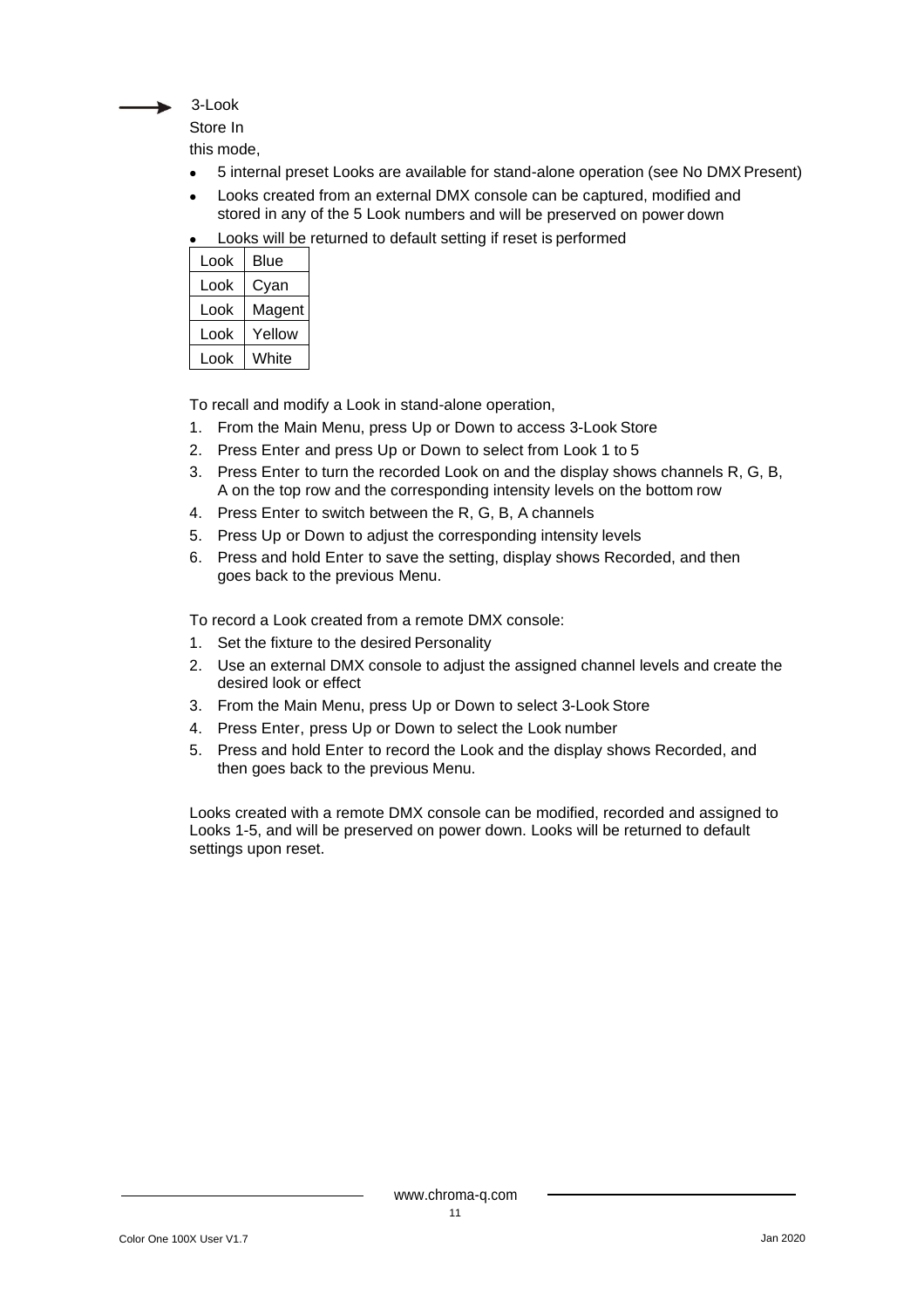

In this mode,

- Software Version is displayed
- DMX Data (value) of the LED channels are displayed
- Internal temperature is displayed
- The fixture can be set to 4 frequency options the LED scan rate can be synchronised with thevideo camera to avoid a flickering effect Frequency options: 750 Hz, 1500 Hz, 3000 Hz, 6000 Hz
- Calibration data of the LED channels are displayed
- ETC Compatible mode is switched On or Off colour output of the Color One 100X fixture can be set to match

the Color Picker feature in the ETC Ion and Eos consoles

To display the Software Version,

- 1. From the Main Menu, press Up or Down to access 4-Technical
- 2. Press Enter, the display shows the Software Version

To display DMX Data,

- 1. From the Main Menu, press Up or Down to access 4-Technical
- 2. Press Enter, Up or Down and select DMX Data
- 3. Press Enter, the display shows the DMX channel values.

To display the temperature of the LED Engine in the fixture,

- 1. From the Main Menu, press Up or Down to access 4-Technical
- 2. Press Enter, Up or Down and select Temperature
- 3. Press Enter, the display shows the LED Engine Temperature.

To set the Frequency,

- 1. From the Main Menu, press Up or Down to access 4-Technical
- 2. Press Enter, Up or Down and select PWM Frequency
- 3. Press Enter, Up or Down and select a frequency option

4. Press Enter to save

The display shows Done and returns to 4-Technical and then Main Menu.

To display the Calibration data,

- 1. From the Main Menu, press Up or Down to access 4-Technical
- 2. Press Enter, Up or Down and select Calibration
- 3. Press Enter, the display shows the calibration values.

To activate the ETC Compatible mode,

- 1. From the Main Menu, press Up or Down to access 4-Technical
- 2. Press Enter, Up or Down and select ETC Compatible
- 3. Press Enter, Up or Down and select On to activate or Off to deactivate
- 4. Press Enter to save

The display shows Done and returns to 4-Technical and then Main Menu.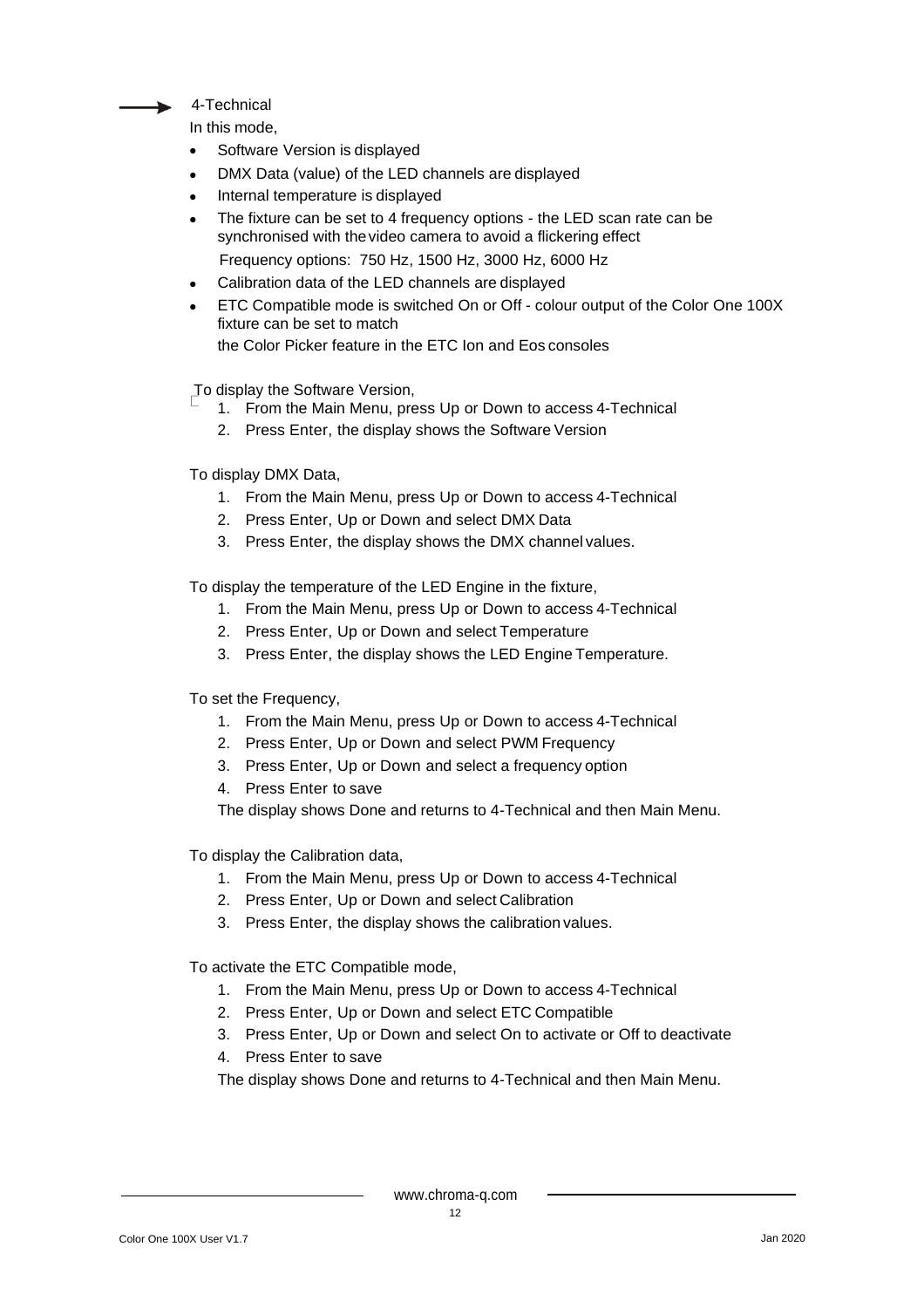#### $\rightarrow$  5-Reset

To reset the Color One 100X to the factory default

settin1g.s, From the Main Menu, press Up or Down to access 5-Reset

- 2. Press Enter, display shows reset?
- 3. Press and hold Enter for 2 seconds, display shows Hold for 2 sec. and Done after 2 seconds, then back to the Main Menu.

All control menu commands are reset to factory defaults:

| DMX address |             |
|-------------|-------------|
| Personality | <b>RGBA</b> |
| No DMX      | Hold        |
| Look Store  |             |
| PWM         | 750Hz       |
| ETC         | Off         |

## <span id="page-13-0"></span>2.6 DMX Protocol

DMX Personality:

| COLOR One<br>100X V1.6 | $1 -$<br><b>RGBA</b> | $2 -$<br>RGBAI | 3-HSI<br>[3 ch] | 4-RGB<br>[3 ch] | 5-MLED<br><b>RGB</b> |
|------------------------|----------------------|----------------|-----------------|-----------------|----------------------|
|                        | [4 ch]               | [5 ch]         |                 | *Magic          | [3 ch]               |
| Channel 1              | Red                  | Red            | Hue             | Red             | Red                  |
| Channel 2              | Green                | Green          | Saturation      | Green           | Green                |
| Channel 3              | <b>Blue</b>          | <b>Blue</b>    | Intensity       | <b>Blue</b>     | <b>Blue</b>          |
| Channel 4              | Amber                | Amber          |                 |                 |                      |
| Channel 5              |                      | Intensity      |                 |                 |                      |
| Total                  | 4 DMX ch             | 5 DMX ch       | 3 DMX ch        | 3 DMX ch        | 3 DMX ch             |

### <span id="page-13-1"></span>2.7 RDM

Refer to the table below for RDM implementation in the Color One 100X

| <b>Parameter</b>        | Implemented | <b>SET</b> | <b>GET</b> | Value(s)  | 100X             |
|-------------------------|-------------|------------|------------|-----------|------------------|
| MANUFACTURER LABEL      |             |            | X          | 0x5370    | Chroma-Q         |
| DEVICE MODEL            |             |            | X          | 0x0002    | CL1-100X         |
| <b>DESCRIPTION</b>      |             |            |            |           |                  |
| DEVICE INFO             | Yes         | No.        | X          |           | Sends the        |
|                         |             |            |            |           | Device Info      |
| DMX PERSONALITY         | Yes         | X          | X          | 1         | <b>RGBA</b>      |
|                         |             |            |            | 2         | <b>RGBAI</b>     |
|                         |             |            |            | 3         | <b>HSI</b>       |
|                         |             |            |            | 4         | <b>RGB</b>       |
|                         |             |            |            | 5         | <b>MLED RGB</b>  |
| DMX START ADDRESS       | Yes         | X          | X          | $1 - 512$ | <b>DMX Start</b> |
|                         |             |            |            |           | Address          |
| <b>IDENTIFY DEVICE</b>  | <b>No</b>   | X          | <b>No</b>  |           | Turns on         |
| <b>RESET DEVICE</b>     | <b>No</b>   | X          | No.        |           | Factory          |
|                         |             |            |            |           | <b>Defaults</b>  |
| <b>SENSOR DEFINTION</b> | Yes         | <b>No</b>  | X          |           | Engine           |
|                         |             |            |            |           | Temperature      |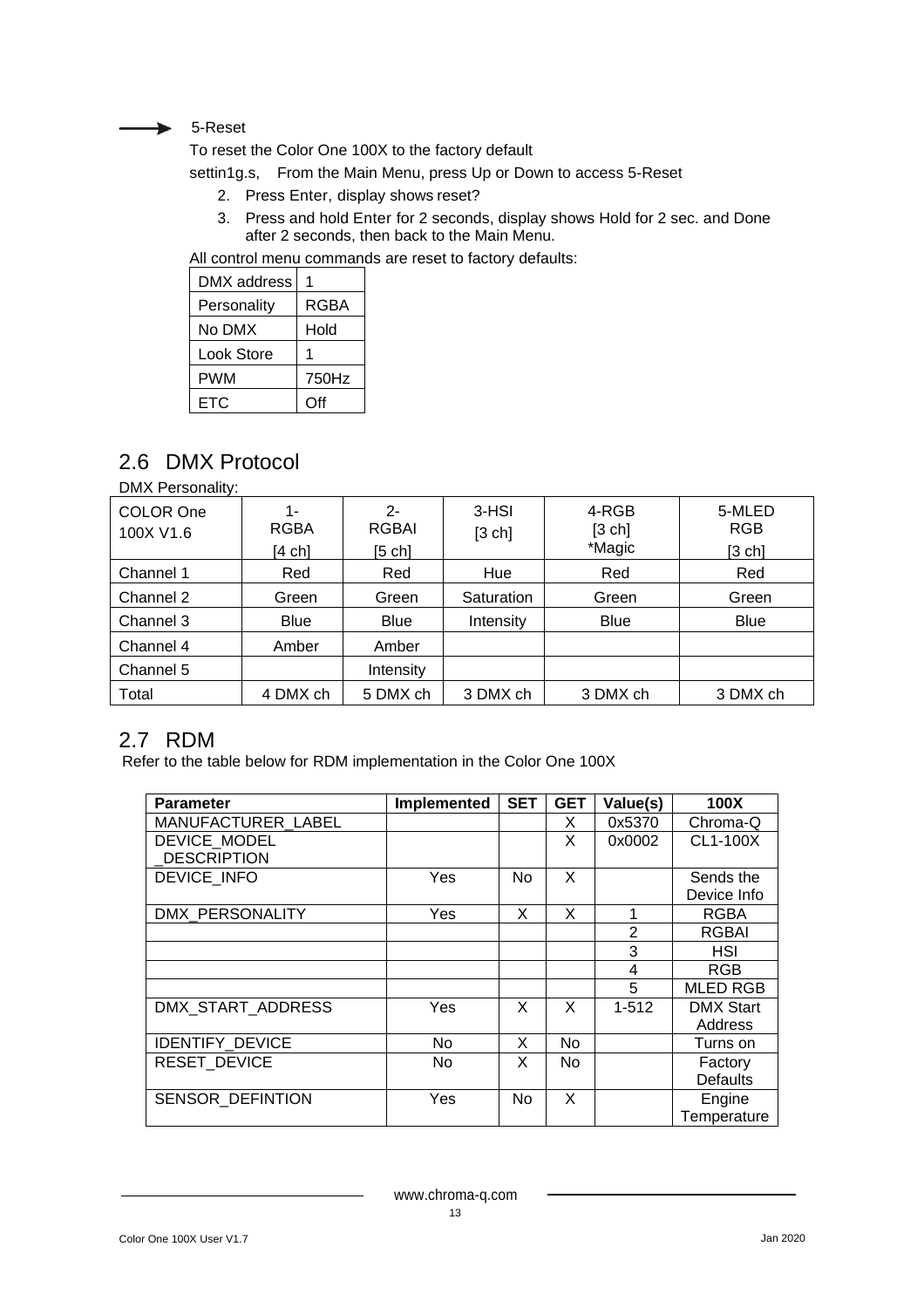| <b>SENSOR VALUE</b>    | Yes | No |  | Temperature<br>in $C^{\circ}$ |
|------------------------|-----|----|--|-------------------------------|
| SOFTWARE VERSION LABEL | Yes | No |  | Current<br>Version            |

### 2.8 Thermal Performance

The internal cooling system of the Color One 100X is by convection and the fixture is built with automatic protection. The fixture's automatic protection reduces the output when the internal temperature reaches the maximum limit due to extreme ambient conditions.

# <span id="page-14-0"></span>**3. Troubleshooting**

Troubleshooting is a process of elimination. First, rule out the other field factors (i.e. bad connections, faulty cables and power supplies). For technical support and/or parts, please contact your selling dealer or the offices listed in this manual.

| Sympto           | Possible                                | Solutio                    |
|------------------|-----------------------------------------|----------------------------|
| Fixture does not | Set to wrong or different DMX address.  | Check DMX address and Mode |
| to DMX control.  | Bad cable connecting DMX control and    | settings.                  |
|                  | Bad in/through connection between       | Check/replace DMX run from |
|                  | fixtures.                               | console.                   |
| Low LED output.  | Internal temperature is over the limit. | Check area ventilation.    |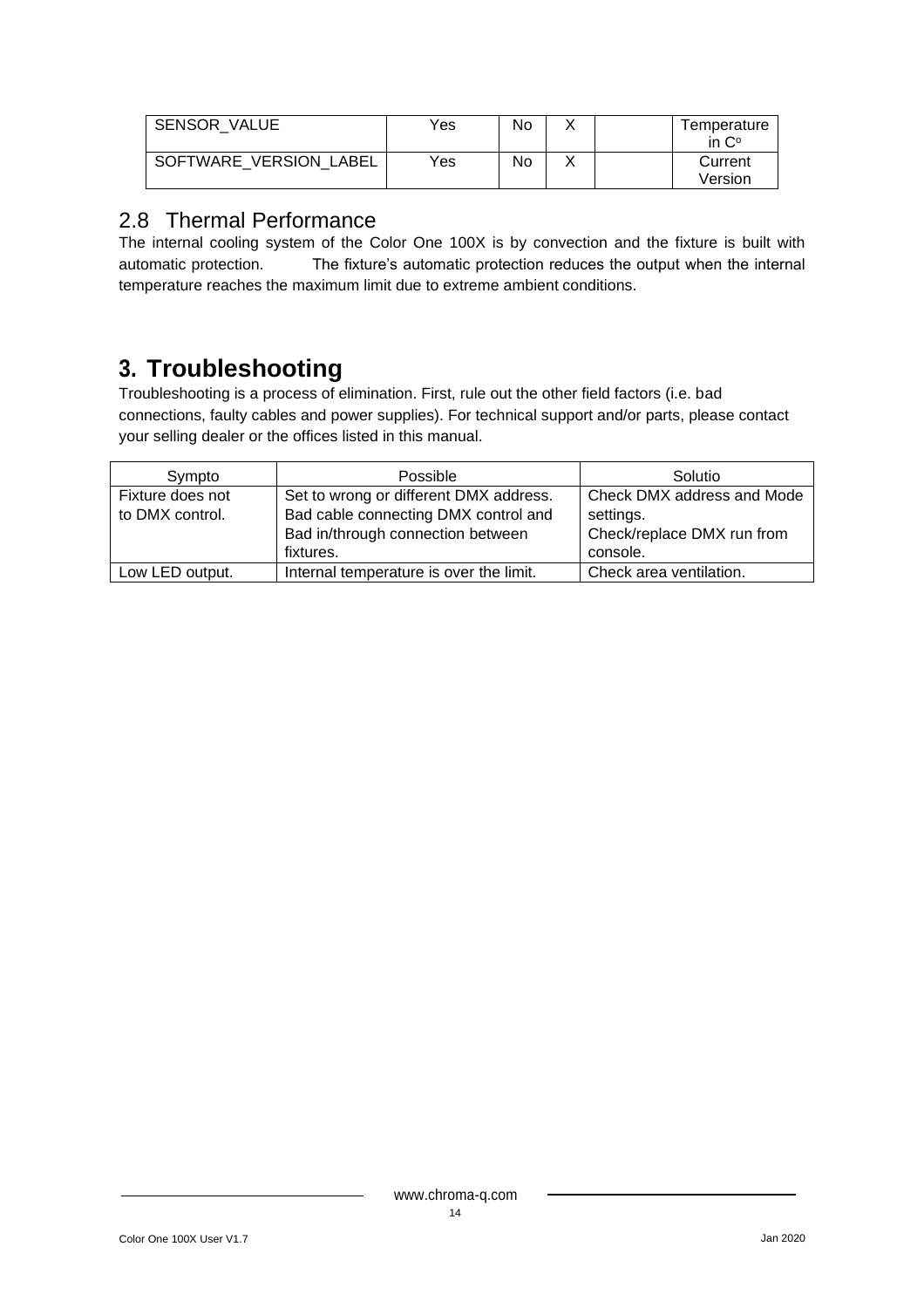# <span id="page-15-0"></span>**4. Specification**

<span id="page-15-1"></span>4.1 Technical Specifications

| <b>Product Code</b>                                            | <b>CHCONEX100RGBA</b>                                                                                                               | <b>CHCONE100XRGBAIPSS</b>                                   |  |
|----------------------------------------------------------------|-------------------------------------------------------------------------------------------------------------------------------------|-------------------------------------------------------------|--|
| Net Dimensions** (Without Fixings -<br>Width x Height x Depth) | 214mm x 267mm x 232mm / 8.5" x 10.5" x 9" (Full open<br>yoke)                                                                       |                                                             |  |
| Net Weight (Without Fixings)                                   | 3.8 kg / 8.5 lb                                                                                                                     | 4.3 kg / 9.5 lb                                             |  |
| Shipping Dimensions - Width x<br>Height x Depth                | 406mm x 228mm x 292mm / 16" x 9" x 11.5"                                                                                            |                                                             |  |
| Shipping Weight                                                | 5.5 kg / 12 lb                                                                                                                      | 6 kg / 12.5 lb                                              |  |
| <b>Power &amp; Connections</b>                                 |                                                                                                                                     |                                                             |  |
| Power Supply                                                   | Built-in                                                                                                                            |                                                             |  |
| Power Input Rating                                             | 100-240V AC 50-60Hz 125VA                                                                                                           |                                                             |  |
| Power Factor                                                   | 0.5                                                                                                                                 |                                                             |  |
| <b>Power Consumption</b>                                       | 63W (Maximum); 5.5W (Stand-by)                                                                                                      |                                                             |  |
| Inrush Current                                                 | 22A @ 120VAC, 39A @ 230VAC                                                                                                          |                                                             |  |
| <b>Typical Power &amp; Current</b>                             | Measurements done with all LEDs at maximum intensity.<br>Measurements made at nominal voltage. Allow for a<br>deviation of +/- 10%. |                                                             |  |
| Power connector In/Out                                         | Neutrik <sup>®</sup> powerCon                                                                                                       | <b>Trailing leads</b>                                       |  |
| Data Connectors In/Out                                         | Neutrik <sup>®</sup> XLR 5-pin                                                                                                      | <b>Neutrik® Stainless Steel XLR</b><br>5-pin Trailing leads |  |
| <b>Control Protocol</b>                                        | ANSI E1.11 USITT DMX 512-A                                                                                                          |                                                             |  |
| Cooling System                                                 | Convection                                                                                                                          |                                                             |  |
| <b>Operating Temperature</b>                                   | 0°C to 40°C                                                                                                                         | -20 $^{\circ}$ C to +40 $^{\circ}$ C                        |  |
| Construction                                                   | Cast machined aluminium                                                                                                             |                                                             |  |
| Colour                                                         | Black (Custom colours available on request)                                                                                         |                                                             |  |
| <b>Built-In Hardware</b>                                       | Split Yoke, 6.25" Accessory Holder                                                                                                  |                                                             |  |
| IP Rating                                                      | IP20                                                                                                                                | IP65                                                        |  |
| Approvals                                                      | CISPR 15/EN55015 & EN61547, FCC Part 15 Subpart<br>B:2012 / ICES-003:2012, CSA C22.2, UL 1573, IEC 60598                            |                                                             |  |
| Control & Photometric                                          |                                                                                                                                     |                                                             |  |
| <b>LED Engines</b>                                             | 1 (Proprietary)                                                                                                                     |                                                             |  |
| <b>Control Modes</b>                                           | 4 channels RGBA, 5 channels RGBAI, 3 channels HSI, 3<br>channels RGB, 3 channels MLED RGB, Master, Slave                            |                                                             |  |
| <b>Dimming Curve</b>                                           | Theatrical                                                                                                                          |                                                             |  |
| Variable Effects Engine                                        | Yes (via Wireless IR Remote)                                                                                                        |                                                             |  |
| <b>Effects Parameters</b>                                      | Full Color Scroll, Warm Color Scroll, Cold Color Scroll and<br>Fade In/Fade Out                                                     |                                                             |  |
| Hot Lumen Output (Combined)                                    | 1950                                                                                                                                |                                                             |  |
| Optics                                                         | Fully Homogenised                                                                                                                   |                                                             |  |
| Beam Angle                                                     | $19.4^\circ$ (approx)                                                                                                               |                                                             |  |
| <b>Beam Distribution</b>                                       | Symmetrical direct illumination                                                                                                     |                                                             |  |
| <b>CCT</b>                                                     | Adjustable 1,000 - 10,000K                                                                                                          |                                                             |  |
| <b>Colour Gamut</b>                                            | Performance enhanced, Extended Gamut                                                                                                |                                                             |  |
| CRI                                                            | 93                                                                                                                                  |                                                             |  |
| Lamp Life                                                      | L70 at 50,000 hours                                                                                                                 |                                                             |  |

\*\*For exact measurements please refer to the line drawings below

 $C<sub>6</sub>$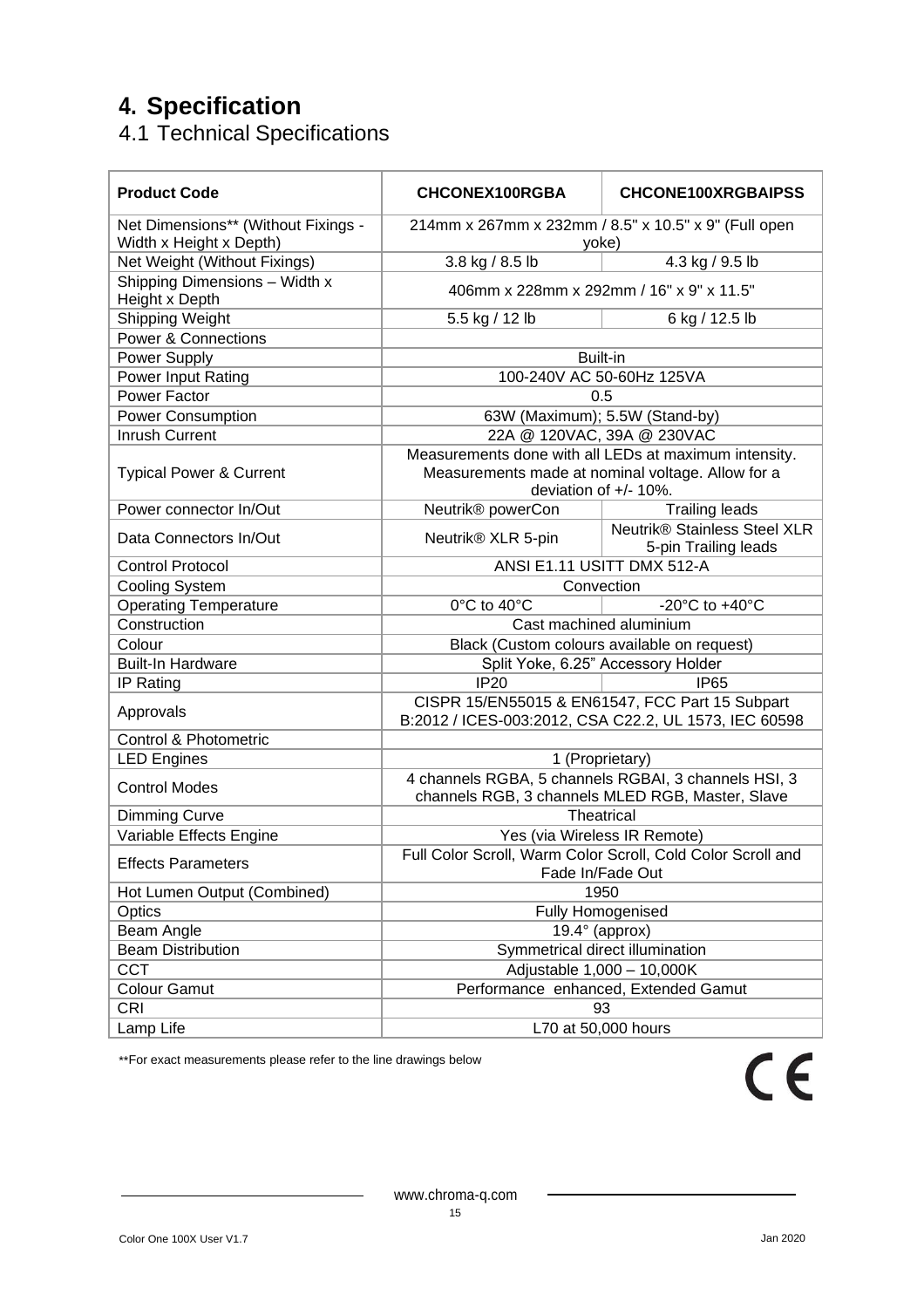# <span id="page-16-0"></span>4.2 Drawings – Dimensions